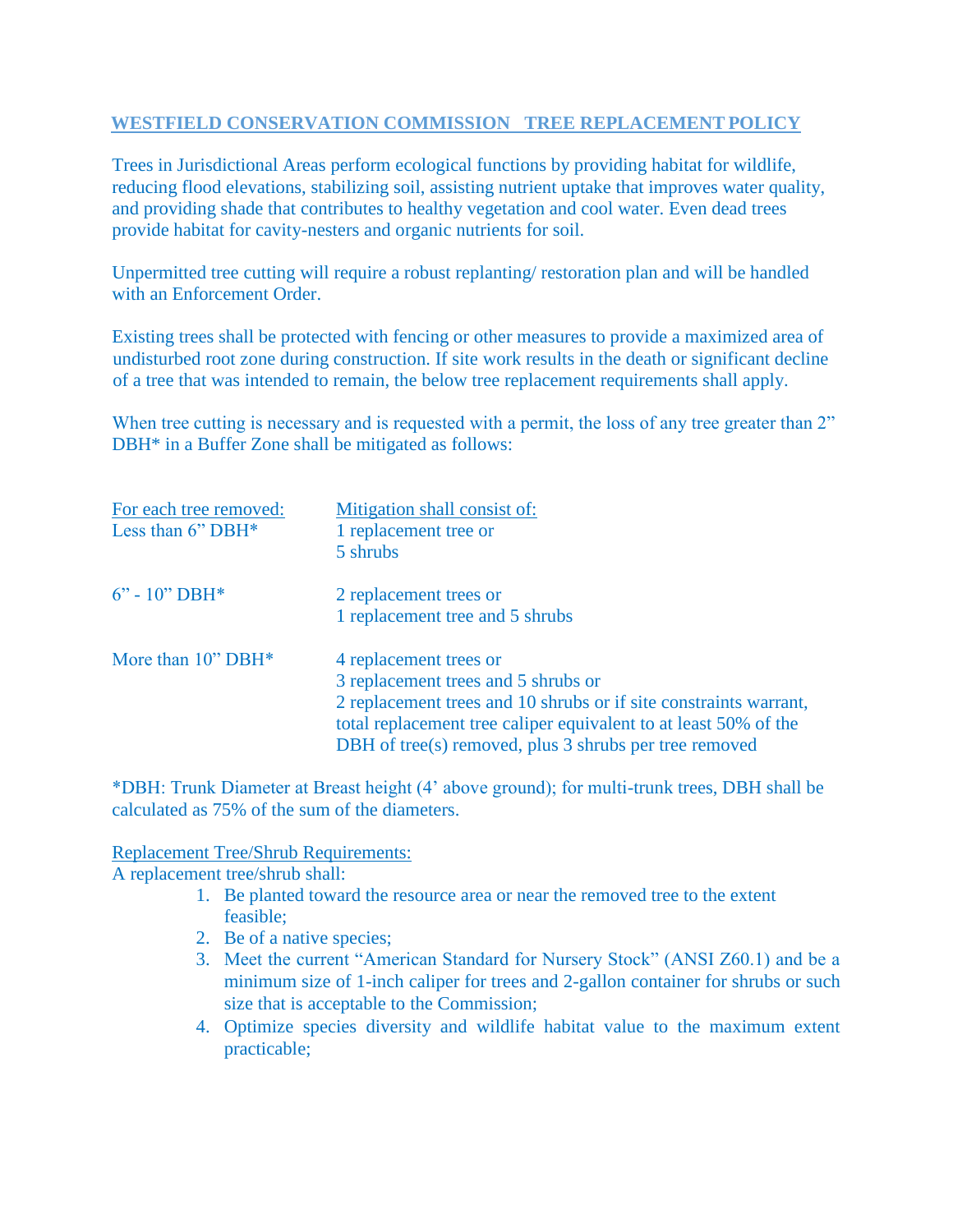5. Include a description of maintenance measures the plantings for at least 24 months after the date that it is planted. Plantings which die or fail to thrive within such period shall be replaced, with such guarantee period restarting.

**If space is limited or there exists other unique site constraints, the Commission will have discretion over the tree or shrub replacement requirements or permit off-site mitigation, as appropriate. For example, if tree or shrub replacement is not viable at particular site, a native seed mix may be approved by the Commission.**

#### SUGGESTED NATIVE PLANTS- Note this list is not all inclusive.

For a complete listing, please refer to Native Plant Trust's native plant listing at: [www.nativeplanttrust.org](http://www.nativeplanttrust.org/)

### **Trees for Moist Soils**

*Acer rubrum* - Red Maple *Betula nigra* - River Birch *Cercis canadensis* - Eastern Redbud *Liriodendron tulipifera* - Tulip Tree *Quercus rubra* - Red Oak *Quercus palustris* - Pin Oak

#### **Shrubs for Moist Soils**

*Amelanchier canadensis* – Serviceberry *Alnus spp.* –Alder *Acer negundo*- Box-elder maple *Clethra alnifolia* - Sweet Pepperbush *Cornus alternifolia* - Pagoda Dogwood *Hamamelis virginiana* - Common Witchhazel *Ilex verticillata* - Winterberry *Kalmia latifolia* - Mountain Laurel *Rhododendron vaseyi* - Pink-shell Azalea *Sambucus canadensis* - Elderberry *Vaccinium corymbosum* – Highbush Blueberry *Viburnum dentatum* - Arrowwood *Viburnum nudum* - Witherod Viburnum

### **Trees for Wet Soils**

*Platanus occidentalis* - American Sycamore *Quercus palustris* - Pin Oak *Acer rubrum* - Red Maple *Fraxinus pennsylvania* - Green Ash

### **Shrubs for wet soils:** *Aronia arbutifolia* - Red Chokeberry

*Ilex glabra* - Inkberry Holly